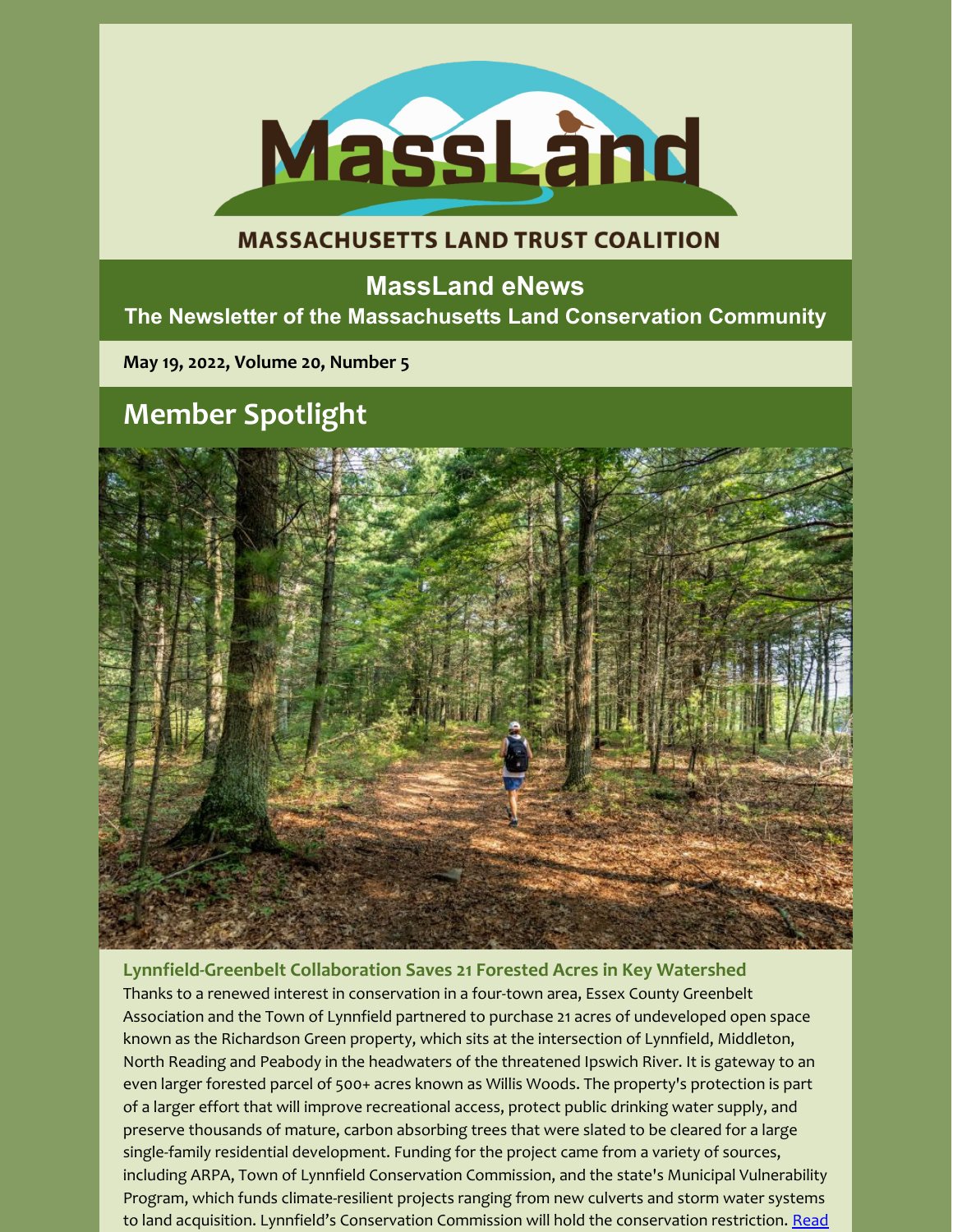Consider supporting MLTC's efforts to inform, connect, and advocate for the Massachusetts land conservation community. Your monthly or one-time tax-deductible donation of any amount is appreciated. Thank you! [Donate](https://www.paypal.com/donate/?hosted_button_id=5EWRQ9Z9P3XA2&source=url) here. Donate here are all than Donate



## **Remember to support MLTC on[AmazonSmile](https://smile.amazon.com/ch/27-2331022?ref_=pe_undef) when you make a purchase. Thank you!**

## **MassLand News & Programs**



Was surprised by the balsams amidst the beech, oak and ivy on a chilly May afternoon walk through Orleans Conservation Trust's delightful Icehouse & Rueben's Pond Trails. #OurMassLandTrusts

Barbara

## *Sign up for the next MLTC Steering Committee Meeting*

The next MLTC Steering Committee meeting will be held via Zoom on Friday, June 10th, 10 a.m. - 12:15 p.m. Land trust staff and board members as well as conservation partners are welcome to this quarterly meeting, featuring relevant news from state agencies, a timely update on state and federal policy matters, announcements, and a featured topic. Register [here](https://us02web.zoom.us/meeting/register/tZIkfumvrD4qG9Qgp30aXbep52neTaOohQNA).

## *Filling Land Trust Staff Vacancies in a Competitive Market*

#### *Thursday, June 16, 2022, 4:00 p.m. - 5:00 p.m., via Zoom*

A scan of the MLTC job board shows there's a lot of great job opportunities in conservation right now! This Stronger Together networking discussion provides an opportunity for staffed land trusts to discuss approaches to attracting and retaining staff in a competitive labor market. Where are you finding your best candidates? Is there more we could be doing to build a strong pipeline of conservation professionals? Bring your thoughts and questions to this conversation among peers. This discussion will not be recorded. Sponsored by MLTC and facilitated by Robb Johnson, Executive Director. Free, but advance registration required [here](https://us02web.zoom.us/meeting/register/tZ0vdOmoqjspGtcU2lDB6egT9Sbvs2u_Perp).

## *Join MLTC at the Statehouse for Nature and Climate Lobby Day!*

#### *June 22, 2022, 11:00 a.m. - 2:00 p.m.*

*Virtual Kickoff Rally & Training on June 21, 9:30 a.m. - 11 a.m.*

In the final weeks of the current legislative session, MLTC is partnering with the state's leading conservation organizations to organize small-group meetings with legislators to talk about the importance of investing state funding to protect nature and respond to climate change. Please amplify our message by joining a meeting with one or more legislators! Talking points will be provided, and we'll take care of the scheduling. Virtual meeting options may be possible for those who can't attend in person. Review talking points and get motivated at a virtual Kickoff Rally on Tuesday, June 21. Learn more and register [here](https://docs.google.com/forms/d/e/1FAIpQLSes9a2QqT6BsrtjuPBInLHWZ5kqXN5WDluZlWsDmBCsmMhAyw/viewform).

## *Access to Conference Recordings Extended Through June 30th*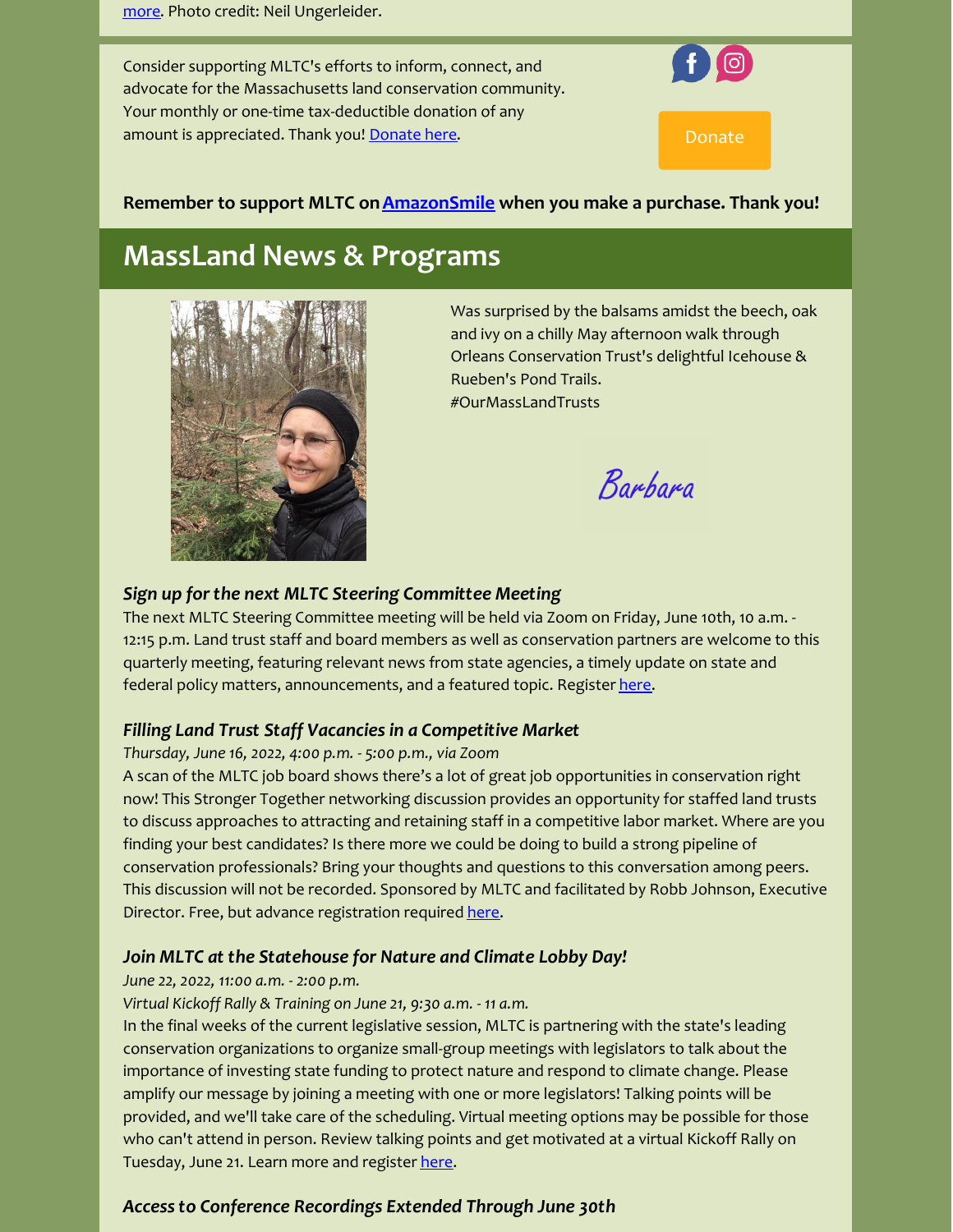Over 30 recordings of sessions from the 2022 Massachusetts Land Conservation Conference will remain available to attendees via the conference portal through June 30<sup>th</sup>. Check out anything you missed while you can!

## *Meet the Young Land Professionals of MLTC*

This month we feature Robin Austin, YLP Committee member. View her [bio](https://massland.org/sites/default/files/files/robin_austin.pdf). The Young Land Professionals (YLP) is a subset group of MLTC, formed in 2017 to provide networking and training opportunities for those in their first 10 years of a career in land conservation. If you'd like to join the YLP, email admin@massland.org with your name, affiliation and role.

# **Policy**

#### *ACTION NEEDED by May 23: Senate FY23 State Operating Budget*

Massachusetts Senate released their FY23 State Operating Budget, and Senator Bruce Tarr has filed an amendment addressing one of MLTC's highest legislative priorities -- to increase the annual cap for the Conservation Land Tax Credit (CLTC) program. Please contact your Massachusetts State Senator by Monday, May 23 and ask them to support Senator Tarr's Amendment #1! All it takes is a quick call or email to their office. Contact information for your legislator can be found [here](https://malegislature.gov/Search/FindMyLegislator). For a fact sheet on the CLTC program and Amendment #1, click [here](https://files.constantcontact.com/6e3790be001/236463fb-1787-44e4-a429-39fb907d6cc2.pdf). For sample language for your call or email, [click](https://massland.org/cltc_senate_vote_letter_wording) here.

## *Land Trust Alliance Advocacy Days Report*

Colin Novick (Executive Director of Greater Worcester Land Trust) and Ray Lyons (an attorney who works with New England Forestry Foundation and other conservation organizations) represented Massachusetts and New England in Washington DC last week at LTA Advocacy Days. They held meetings with Representative Jim McGovern and staff from offices of Senator Ed Markey and House Ways and Means Chair Richard Neal, as well as senior officials from the US Forest Service and US Department of Agriculture. Ray also met with staff from New Hampshire's Sen. Maggie Hassan and Rep. Annie Kuster. They addressed the importance of passing The Conservation Easement Integrity Act, and ensuring strong conservation provisions are included in the 2023 Farm Bill, including a proposal to create a new Forest Conservation Easement Program modeled on the Agricultural Conservation Easement Program with its own dedicated funding stream. They also educated policy makers about the importance of funding a pilot program to pay forest owners to grow larger trees for forest products that could serve as carbon sinks. Read more about LTA's current federal priorities and how you can help [here](https://www.landtrustalliance.org/issues-action).

## **News**

#### *EEA names Bob Wilber its new Director of Conservation Services*

The Executive Office of Energy and Environmental Affairs has named Bob Wilber as Director of Conservation Services, the role held by Bob O'Connor until he stepped down last year. He is scheduled to begin on May 23. Bob Wilber's storied career in land conservation includes serving as Director of Land Conservation for Mass Audubon since 2000, and previous work in similar capacities for the Massachusetts Chapter of The Nature Conservancy and Massachusetts State Forests & Parks (now DCR), and longtime volunteer leadership of the all-volunteer Stow Conservation Trust. A founding member of MLTC's Board of Trustees, Bob has been integral to planning many of our annual Land Conservation Conferences and Land Trust/State Agency Retreats. MLTC thanks Bob for his long service to the land trust community and looks forward to working with him in this new capacity!

## *Request for Conference Proposals for Regional Conservation Partnership (RCP) Network Gathering*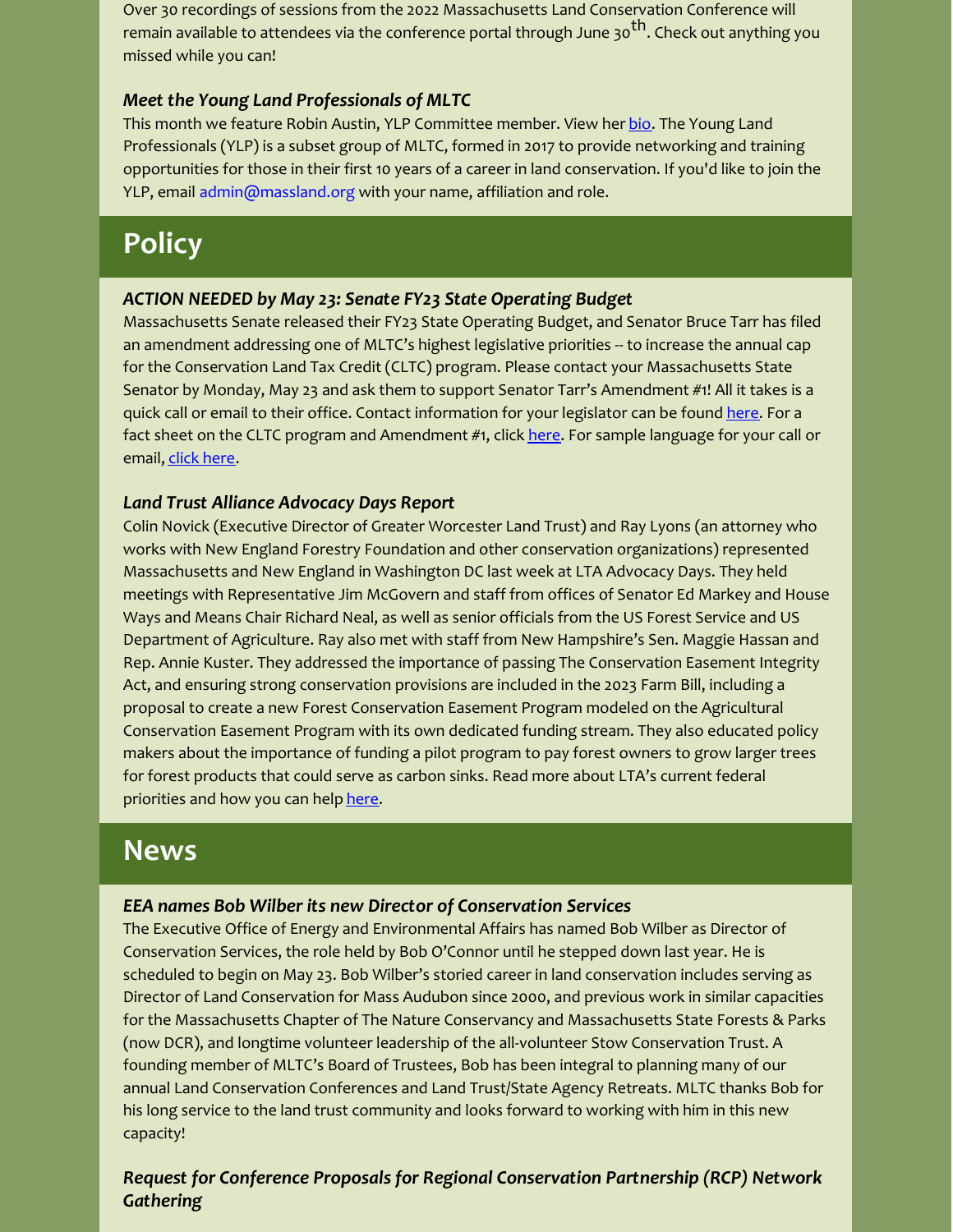*Gathering: Thursday, November 17; Webinars: October 3 - November 10; Field Trips: mid-September - December*

The RCP invites proposals for panels, webinars and field trips that share how organizations are advancing climate justice and resilience to make land more accessible and useful for nature and people, and more [resilient](https://wildlandsandwoodlands.org/news-and-stories/request-for-proposals-2022-rcp-network-gathering-on-climate-justice-and-resilience/) to the impacts of climate change for the benefit of others. Learn more and apply.

## *Land Conservation's Impact on Property Taxes*

Looking at data from New England cities and towns, recent research shows the tax impacts were small in most communities with significant new land protection. For the owner of a typical New England home (valued at \$266,493), an average 85-acre annual increase in protected area would result in an additional \$1.92 on their tax bill. Read the report [here](https://rilandtrusts.us12.list-manage.com/track/click?u=03439dce1286e07b1d8f4387f&id=56969f4197&e=660afdcffd). See also MLTC's recently completed [toolkit](https://massland.org/naturesvalue) on how to communicate the economic impacts of land conservation.

## *New Report and Mapping Tools Highlight Inequities in Access to Conserved Land*

A new study by researchers from the Harvard Forest and Amherst College shows striking disparities in the distribution of conserved land across multiple dimensions of social marginalization in New England. Access the [tool](https://harvard-cga.maps.arcgis.com/apps/webappviewer/index.html?id=ebd2c9acc0b14918895b59de4e9842cb) that helps address these inequities. [Learn](https://wildlandsandwoodlands.us2.list-manage.com/track/click?u=9f4ae56fab64a620bf37db14c&id=5877565444&e=78d766cb3a) more.

# **Webinars and E-Learning**



## *Building New Bridges Through Climate Communications*

*Friday, May 20, 9:30 a.m. - noon*

How do you talk to someone who may not share your concern about climate change? Why does it matter? It matters because our society still lacks the broad social will to solve climate change. This virtual workshop by Maine Climate Table/Our Climate Common will present some of the newest, practical ideas from social psychology to use when communicating how to solve climate problems across many divides. Free, but [registration](https://us06web.zoom.us/meeting/register/tZEvduyhqjksGNLlChHfGMUu9zosQyll0_jg?__vbtrk=OTk0NDY6NTc0MjY0NjI6bmV3c2xldHRlcg==&_uax=OTk0NDY6NTc0MjY0NjI=) is required.



## *American Rescue Plan Act (ARPA) Training*

## *Registration deadline: May 31*

*Wednesday, June 15, 10:00 a.m. - 11:30 a.m.*

This free training will give an overview of eligibility rules for fiscal recovery funds, limits on the use of ARPA funds, and reporting requirements. Participants will also learn about applying Chapter 30B to ARPA funds, using collaborative and cooperative contracts, and complying with federal single audit [requirements.](https://www.mass.gov/service-details/american-rescue-plan-act-arpa-training) Login details will be mailed to registrants. Learn more and register.

#### the Conway School

## *Teacher Training: Engaging Young People Around Climate Change Registration deadline: Wednesday, June 29*

*A series of three days: Wednesday, July 6; Friday, July 8; Thursday, August 4* The Conway [Institute](https://csld.edu/institute/), the continuing education arm of the Conway School, will provide teacher training in climate change through the course *[Engaging](https://csld.edu/institute/ccc/) Young People Around Climate Change*. Teachers will learn how to inspire students by evaluating a local landscape (their school or a local park), and learn ways to make it more climate resilient. One training is for all teachers, provided in [collaboration](https://csld.edu/institute/ccc/) with the Collaborative for Educational Services. Another is for teachers in [Berkshire](https://www.eventbrite.com/e/305937155267) County, where scholarships are provided to help cover the fee. [Learn](https://csld.edu/institute/ccc/) more. Contact CJ Lammers at **[Institute@csld.edu](mailto:Institute@csld.edu)** with questions.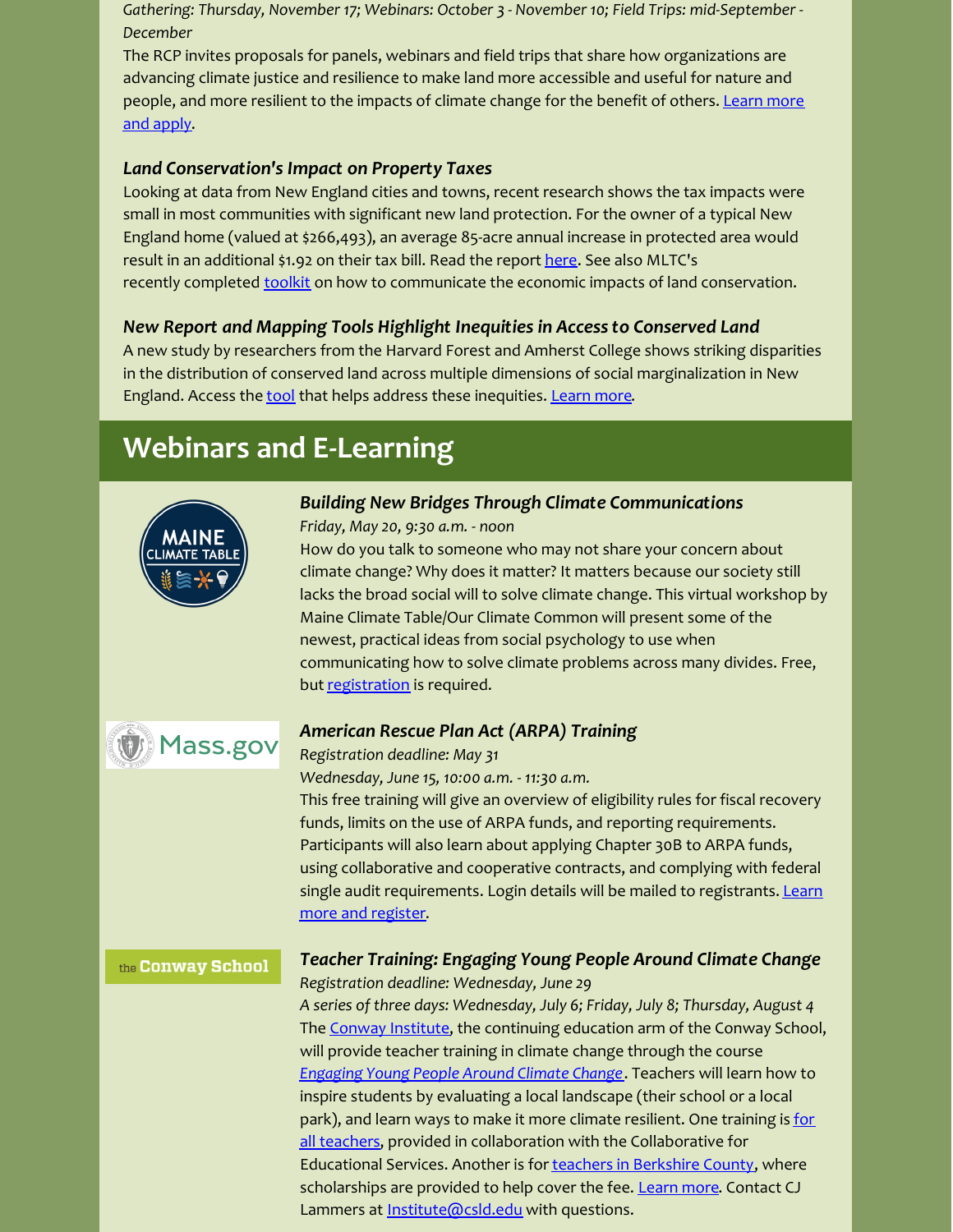

#### *Risk Management in the Non-Profit Sector*

**Wednesday, July 20** | Risk Management Fundamentals **Thursday, October 13** | Advanced Risk Management and ERM The Land Trust Alliance (LTA) is partnering with the Nonprofit Risk Management Center to offer LTA affiliates free registration for the 2022 Virtual Risk Summit. That means staff or Board members of MLTC member organizations can attend up to three full days of virtual training for free. Recordings are available for 30 days after the live event. [Learn](https://2022risksummit.org/session-category/risk-management-fundamentals/) more. [Register](https://www.eventbrite.com/e/2022-virtual-risk-summit-registration-251333504277).

## **Events and Outings**



#### *Earth Night Reception*

*Thursday, May 19, 5:30 p.m. - 8:00 p.m. New England Aquarium, Harborview Terrace & tent* Environmental League of Massachusetts' Earth Night gala is attended by policymakers, environmental advocates, and business and civic leaders from across the Commonwealth. This year's focus is on the intersection of climate, health, and equity. In addition, the Commonwealth Environmental Leadership Awards will be presented to those who have worked at this nexus. Learn more and [register](https://www.environmentalleague.org/event/earth-night-2022/?eType=EmailBlastContent&eId=9d005601-fd95-4e12-9e2b-e443063ed47b).



#### *MassAg in the Classroom*

Massachusetts Agriculture in the Classroom (MAC) is a volunteer-run nonprofit which supports teachers who provide students with lessons about agriculture. MAC has created some MA-specific lessons, and has access to the national lesson database. The next training is Thursday, May 26, 6:30 p.m. [Learn](https://www.aginclassroom.org/workshops) more.



#### *Rhode Island 2022 Land & Water Conservation Summit*

*July 14 - 16 (Thursday - Saturday, main event Friday, July 15) Location: Univ. of Rhode Island Memorial Union and sites in South County* Join land trusts, watershed organizations, conservation commissions and other conservation organizations for workshops and panels on a range of topics including vulnerability to, and adaptation strategies against, climate change; solar development and forest protection; and how to better support diverse environmental communities and hear their voices. Lorén Spears, Executive Director of the Tomaquag Museum, will present the keynote address on "Sustaining and Conserving in Unprecedented Times". Topics covered will include traditional ecological knowledge, Indigenous peoples' rights and environmental justice, and the history of Indigenous peoples and the Narragansett Nation. Learn more and [register](https://www.landandwaterpartnership.org/).



## *BIPOC Mirroring Training: Reflecting BIPOC Stories Through Nature and Belonging*

*July 17 - 23, Wild Mountain (near Buena Vista, CO)* Open to all who identify as Black, Indigenous, and People of Color (BIPOC), this program is part of a series of trainings intended to empower BIPOC guides for leadership in nature-based programing. Participants will learn to listen and tell from the full spectrum of BIPOC experiences by going intentionally onto the land alone. Stories will come from time on the land, through which participants will find their own unique way to listen and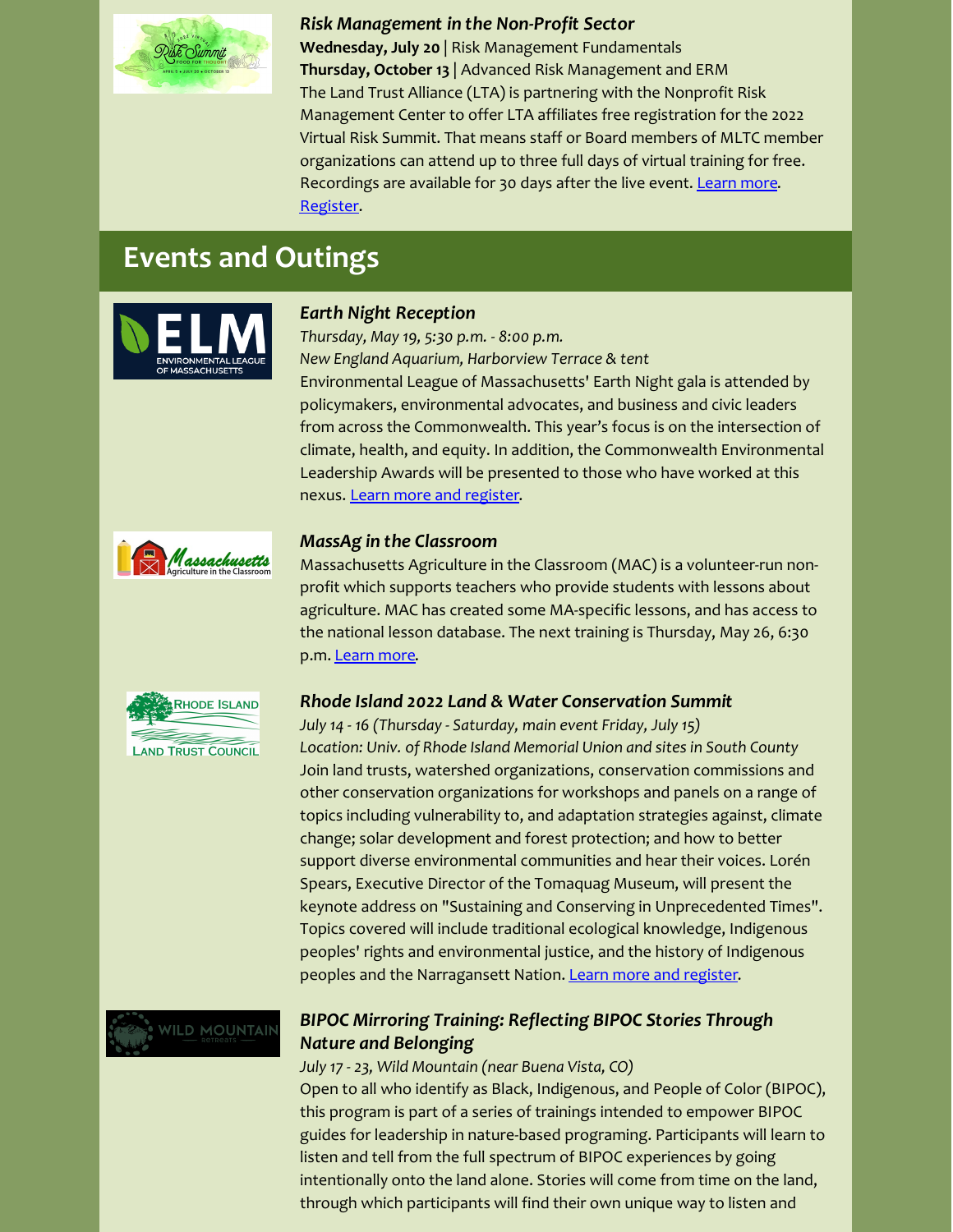mirror, key skills that those who work with people, especially BIPOC and mixed race groups, must know in order to respond to diverse stories of pain, trauma, belonging, celebration and resilience. There is a \$100 registration fee required up front, with tuition [pay-as-you-are-able.](https://wildmountainretreats.org/events/bipoc-mirroring-training-reflecting-bipoc-stories-through-nature-and-belonging) Learn more.

## **Grants**

## *Land Use Planning Grants*

#### *Application deadline: Friday, May 20*

These grants, available to municipalities and Regional Planning Agencies, support EEA's efforts to plan, regulate (zone), conserve and develop land consistent with the Massachusetts Sustainable Development Principles. Grants are available for diverse land use planning-related work, with preference given to zoning that addresses compliance with Section 3A of the Zoning Act (MBTA Communities) or any of the Housing Choice Best Practices; zoning that results in permanent land conservation; and mitigation of climate change through zoning and other regulations that reduce energy use and greenhouse gas emissions. [Learn](https://www.mass.gov/doc/fy-23-planning-assistance-grants/download) more.

## *National Estuary Program Coastal Watersheds Grant*

#### *Letters of Interest deadline: Friday, May 27*

Coastal Watersheds Grants support projects that address urgent and challenging issues that threaten the well-being of coastal and estuarine areas; achieve quantifiable improvements in these habitats; apply new or innovative approaches to prevent, treat or remove pollution entering estuaries; and build local capacity to protect and restore coastal watersheds and their living resources. The grant program encourages partnerships to achieve these goals. View the [RFR](https://estuaries.org/wp-content/uploads/2022/02/2022-CWG-RFP-FINAL-3-1-2022.pdf) and [informational](https://estuaries.org/initiatives/watershedgrants/2022-coastal-watersheds-grant/?utm_source=Mass+ECAN+members&utm_campaign=1efc73c4bc-EMAIL_CAMPAIGN_2017_11_15_COPY_01&utm_medium=email&utm_term=0_a7e8bd53ce-1efc73c4bc-357118432) webinar. The grant is administered by Restore America's Estuaries.

## *Tree Planting Implementation Grant*

## *Application deadline: Monday, June 6*

These reimbursement grants will be awarded to Gateway City municipalities and qualified nonprofits to facilitate tree planting that has a measurable impact on the urban canopy in Gateway Cities. Maximum award is \$100,000. Applications must include a detailed planting plan and adhere to 'right tree, right place' policies. Planting work must be managed by a certified arborist. [Learn](https://www.mass.gov/service-details/greening-the-gateway-cities-program) more. Bid [document](https://www.mass.gov/doc/dcr-grant-bid-document-tree-planting-implementation-grant/download).

## *Municipal Vulnerability Preparedness (MVP) FY23 Planning Grant*

#### *Application deadline: Tuesday, June 7*

The MVP Program offers planning grants to municipalities to assess their vulnerability to, and prepare for, climate impacts, build community resilience, and receive designation as an MVP Community. [Learn](https://www.mass.gov/service-details/mvp-planning-grant?utm_source=Mass+ECAN+members&utm_campaign=1efc73c4bc-EMAIL_CAMPAIGN_2017_11_15_COPY_01&utm_medium=email&utm_term=0_a7e8bd53ce-1efc73c4bc-357118432) more.

## *Land and Climate Grant Program*

#### *Application deadline: Wednesday, June 8*

Land and Climate Grants support the development of climate-informed land conservation, stewardship or communications plans that address one or more of the following issues: habitat resilience, carbon mitigation, or community adaptation to climate impacts such as stronger storms, flooding, drought, fire or extreme heat. The program is a collaboration between Land Trust Alliance and Open Space Institute. [Learn](https://www.landtrustalliance.org/topics/climate-change/land-and-climate-grant-program) more and apply.

## *Coastal Resilience Grant Program*

*Application deadline: Monday, June 13*

The MA Office of Coastal Zone Management seeks proposals for innovative and transferable local and regional projects to address coastal flooding, erosion and sea level rise. Up to \$2,000,000 per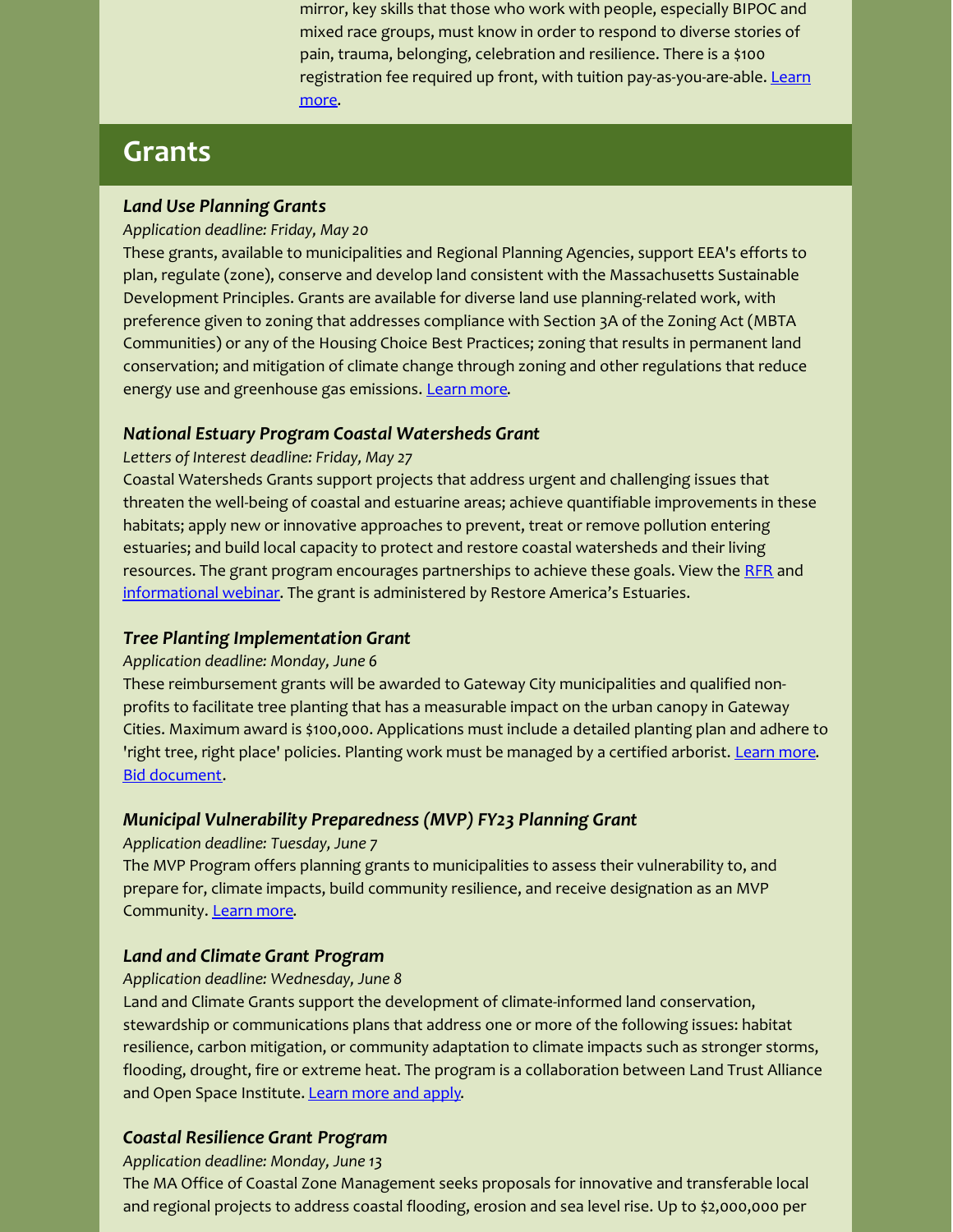project may be requested. Eligible to apply are the  $78$  municipalities located within the [Massachusetts](https://www.mass.gov/service-details/overview-and-index-czm-regional-program) coastal zone, as well as  $501(c)(3)$  organizations that own vulnerable coastal property that is open and accessible to the public. [Learn](https://www.mass.gov/service-details/coastal-resilience-grant-program) more and apply.

## *LAND and PARC Grant Programs*

## *Application deadline: Thursday, July 14*

The Executive Office of Energy & Environmental Affairs' Division of Conservation Services seeks applications for the FY23 [LAND](https://www.mass.gov/how-to/apply-for-a-local-acquisitions-for-natural-diversity-land-grant) and PARC grant programs. The LAND (Local Acquisitions for Natural Diversity) grant program is for municipal conservation commissions looking to protect conservation land. The [PARC](https://www.mass.gov/how-to/apply-to-the-parkland-acquisitions-and-renovations-for-communities-parc-grant-program) (Parkland Acquisitions and Renovations for Communities) grant program is for municipalities looking to acquire parkland, renovate an existing park, and develop a new park. To learn more and apply, tap the desired program link above.

## **Resources & Opportunities**

## *Tracking Land Protection on the Wildlands and Woodlands Website*

The improved Wildlands and Woodlands [website](https://wildlandsandwoodlands.org/) tracks progress on the [vision](https://wildlandsandwoodlands.org/the-vision/) to protect land, nature and people in New England. Learn about pathways to achieving success, evaluate New England's progress by region and state, and find news and resources to inspire, inform and enhance conservation efforts.

## *Toolbox for Farm Transfer Planning*

For people who are in the beginning stages of thinking about retirement, looking for a successor, have an identified successor, or are part of a farm family in transition, this [toolbox](https://rilandtrusts.us12.list-manage.com/track/click?u=03439dce1286e07b1d8f4387f&id=f90fa43ad9&e=660afdcffd) offers guides, worksheets, articles and other resources to inform decision-making and guide planning for transf[e](https://rilandtrusts.us12.list-manage.com/track/click?u=03439dce1286e07b1d8f4387f&id=1a158fb0f4&e=660afdcffd)rring the farm. Interested in farmland issues? Check out the New England Farm Link [Collaborative](https://rilandtrusts.us12.list-manage.com/track/click?u=03439dce1286e07b1d8f4387f&id=1a158fb0f4&e=660afdcffd) and [American](https://rilandtrusts.us12.list-manage.com/track/click?u=03439dce1286e07b1d8f4387f&id=6afd57d870&e=660afdcffd) Farmland Trust.

## *Native Plants for Gardens*

Native "wild type" species are more difficult to find in local nurseries than cultivars and nativars. Why is it important to know the differences, and why, in most cases, is it best to select the native species? Local expert Uli Lorimer, Director of Horticulture at the Native Plant Trust, explains the [differences,](https://r20.rs6.net/tn.jsp?f=001Oxm8m1pHJv030SCrxMvIu9sZrJ0nXtLB9gm1-M0yEYxO6UOscjgJ8qAGhYm4FRBOAsV5NYiKV5ZwOPPGSA96z2d9BjSdbKEdp5VJvkMq6yxKpPxMH6z5iajyL8DvOu6_m0pJ2tOZIQqjKj906jUsjBmufe7SlGDET5gt1rZvmxvQAwqFCj05GQ==&c=yJNneisGKYK-wxdsEoo-S4WRHQM-r-cUYWt4b4twd5UmXlsKA_jltQ==&ch=JnF6k9pDcgFqyZvQeWFHsjnxwMX2QghR_NpUp1Ke4hza_Nc6PnllqA==) and why making an informed decision is important. Watch Native Plants for your Garden.

## *Summit Speaker Series - Workshop Recordings*

Our colleagues at Rhode Island Land Trust Council and Audubon Society of Rhode Island jointly hosted a series of workshops throughout April on a range of topics, including board member recruitment. Check out recordings and materials [here](https://rilandtrusts.org/workshops.htm).

## *Nip the Knotweed: Manual Control*

Got [knotweed](https://r20.rs6.net/tn.jsp?f=001Oxm8m1pHJv030SCrxMvIu9sZrJ0nXtLB9gm1-M0yEYxO6UOscjgJ8o8M3uTU84-tm72ph4H6zI6xYy3IbThYst2HzRxlQdCKqTyvkpd6QA0TmP-JAL2o0IVUsiBDuAngEIOOCigR7Q4HEjr29Owsc1Yu4gTSlIvyKP1P84wMc14O40RynvbAYDLv83JlknVBnqmf8AP-o4YOAInz0YOkhSgBtIaVZRz2snM0VKQ4Wjg=&c=yJNneisGKYK-wxdsEoo-S4WRHQM-r-cUYWt4b4twd5UmXlsKA_jltQ==&ch=JnF6k9pDcgFqyZvQeWFHsjnxwMX2QghR_NpUp1Ke4hza_Nc6PnllqA==)? Try the nip the knotweed technique, which is a series of cuts over several years. This is one of a few manual techniques that shows promise at controlling knotweed without herbicide application.

## *Make Your Yard Bee-Friendly*

Many bumblebee species are in decline in Massachusetts. Help bumblebees and other pollinators by selecting native plants that bloom at different times of the year, and by avoiding the use of pesticides. Here are some tips and a plant [sheet](https://www.mass.gov/news/plant-a-bumblebee-friendly-garden).

## *Attract Birds Naturally*

Bird feeders often do more harm than good. Feeders can disrupt natural behaviors, spread disease, and attract wildlife other than birds. By providing natural foods, water sources and nesting habitat,